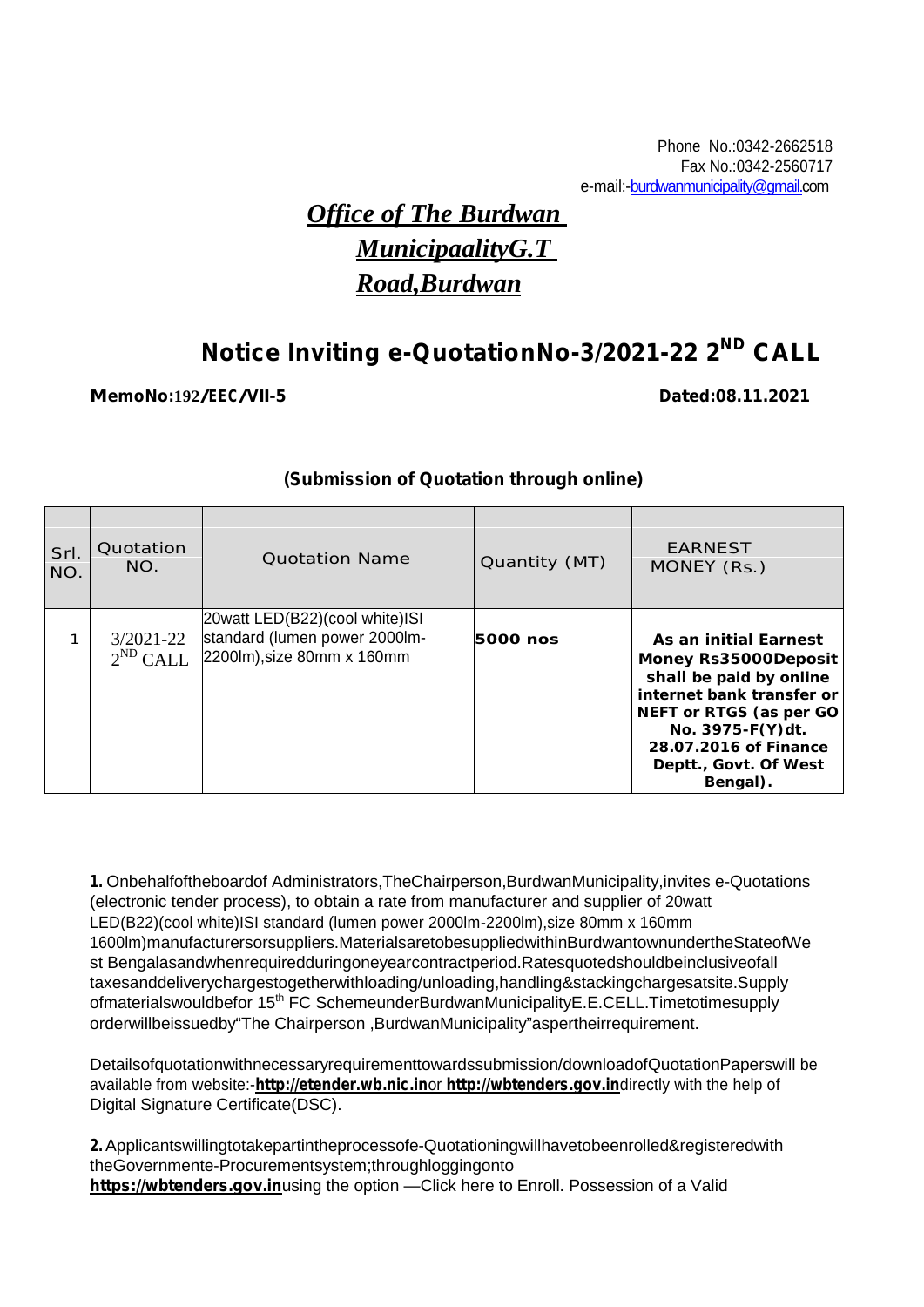Class II Digital Signature Certificate (DSC) in the form of smart card/e-token in the Company's name is a prerequisite for registration and participating in the Quotation submissionactivitiesthroughthiswebsite.DigitalSignatureCertificatescanbeobtained from the authorized certifying agencies, details of which are available in the web sitehttps://wbtenders.gov.in

**3.** IntendingQuotationer/Supplierscansearchanddownload**NIe-Q**andotherQuotationdocuments electronicallybyloggingontothewebsitehttps://wbtenders.gov.in,usinghisDigitalSignatureCertificate (DSC).ThisisthemodeofcollectionofQuotationdocumentselectronically.

**4.** ForparticipatingintheQuotation,theQuotationershallhavetopaytheEarnestMoneyasspecifiedin this NIeB shall be paid by online internet bank transfer or NEFT or RTGS (as per GO No. 3975-F(Y) dt. 28.07.2016 of Finance Deptt., Govt. Of WestBengal).

Every such Transfer shall be done on or after the date of publish of NIeB. Any Bid without such Transfer of EM (Except exemption as per G.O.) shall be treated as informal and shall be automatically cancelled. Online transfer of Earnest Money receipt have to be uploaded as Statutory document.(Scanned copy).

**5) Terms and conditions for participation in the Quotation.**

a) Bidders should have supplied at least 40% of the estimated Quotation value of20watt LED(B22)(cool white)ISI standard (lumen power 2000lm-2200lm),size 80mm x 160mmcombining 3(three) financial year out of last five years in a n y Govt./ Govt. Undertaking /Municipal Corporation. In support of the credential they will have tosubmit Copies of purchase order, documents of acceptance of material like.Rorequivalentandcopyofpaymentadvice/bill.

- b) Bidders should produce valid G.S.T Sales Tax/P.T clearance certificate/ Partnership Deed /Power of Attorney, Tradelicense.
- c)If any vender fails in technical bid, in that case his/her financial bid will not beopened.
- e) No conditional offer will beaccepted.
- f) The rate will be inclusive of all taxes & duties asapplicable.

**6)** All intending participant in the Quotation who qualify in the eligibility criteriaforthepurpose20watt LED(B22)(cool white)ISI standard (lumen power 2000lm- 2200lm),size 80mm x 160mmshould also fulfill the following additional requirements.

I. Materialsis to be supplied as per delivery schedule mentioned in the purchase order or as intimated otherwise. Bidders should strictly adhere to the programme of delivery, failing which order may be cancelled and no claim will beentertained.

II. If the vendor fails to supply the 20watt LED(B22)(cool white)ISI standard (lumen power 2000lm-2200lm),size 80mm x 160mmaccording to the purchase order withinspecified period, then Department may take appropriate actionaccordingly its own even blacklisting thecompany.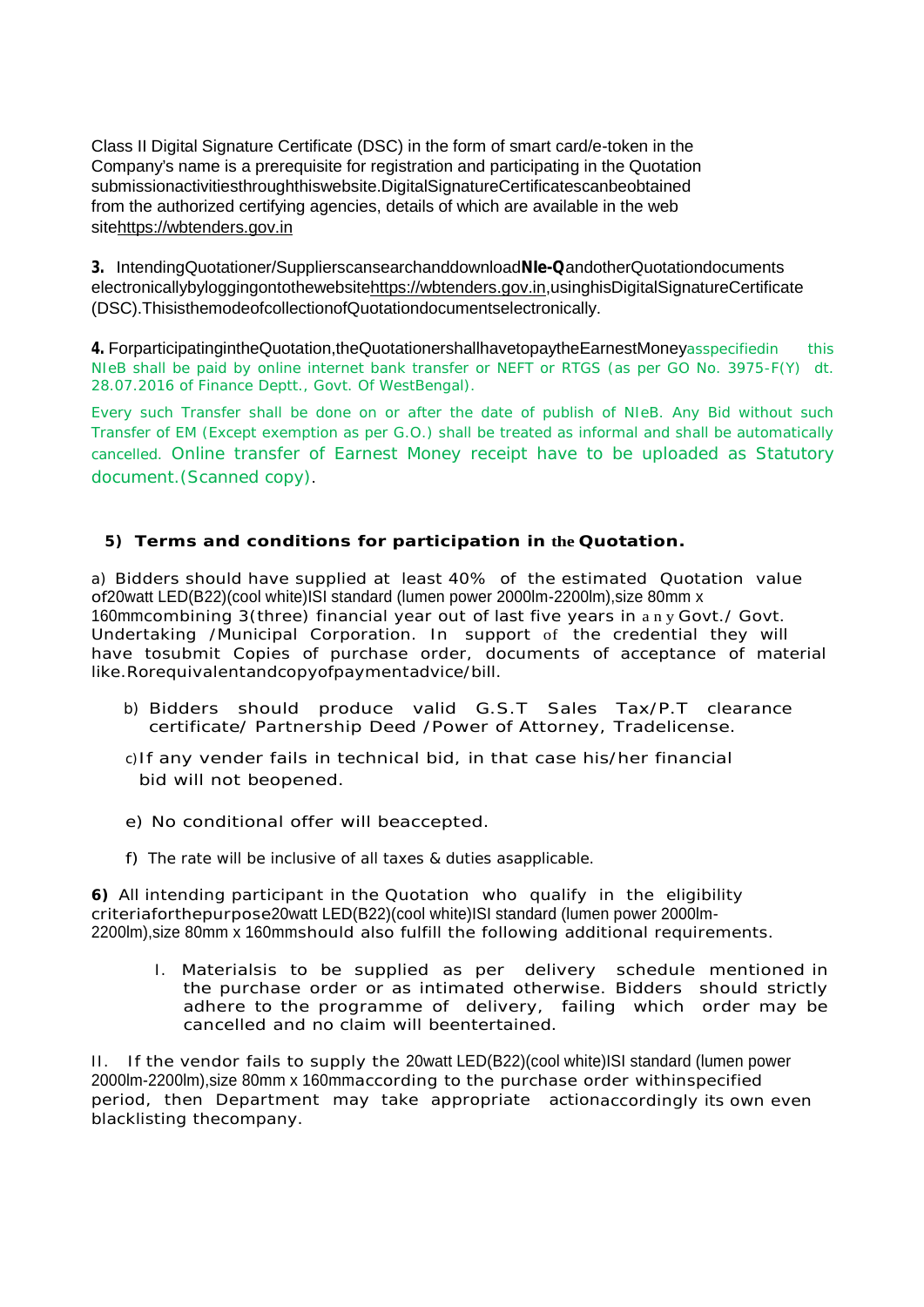III) Each consignment must be accompanied by four copies of challan.

- IV) Bidders will have to unload the approved materials at the designated place at their own cost and at their ownresponsibility.
- V) Burdwan Municipality will not issue any road permit or Form C to any supplier for transportation of material.
- VI) If the materials are found defective after supply, the Same is to be replaced free ofcost.
- VII) Guarantee period 1 years from the date ofsupply.
- VIII) Within Guarantee period replacement should be given from the date ofsupply.

IX)A security deposit @10% of every bill will be deducted & the same will be released after guaranteePeriod.

- X) Service Centre must be atBurdwan.
- XI) Breakage materials should be return against sportDelivery.

#### **7. DATE,SCHEDULE&DESCRIPTIONOFWORK:-**

| A)(a) | Name of the work                                    | Supply of 20watt LED(B22)(cool white)ISI standard (lumen power<br>2000lm-2200lm), size 80mm x 160mm |
|-------|-----------------------------------------------------|-----------------------------------------------------------------------------------------------------|
|       |                                                     |                                                                                                     |
| b)    | Price per copy of the set of<br>quotation documents | <b>NIL</b>                                                                                          |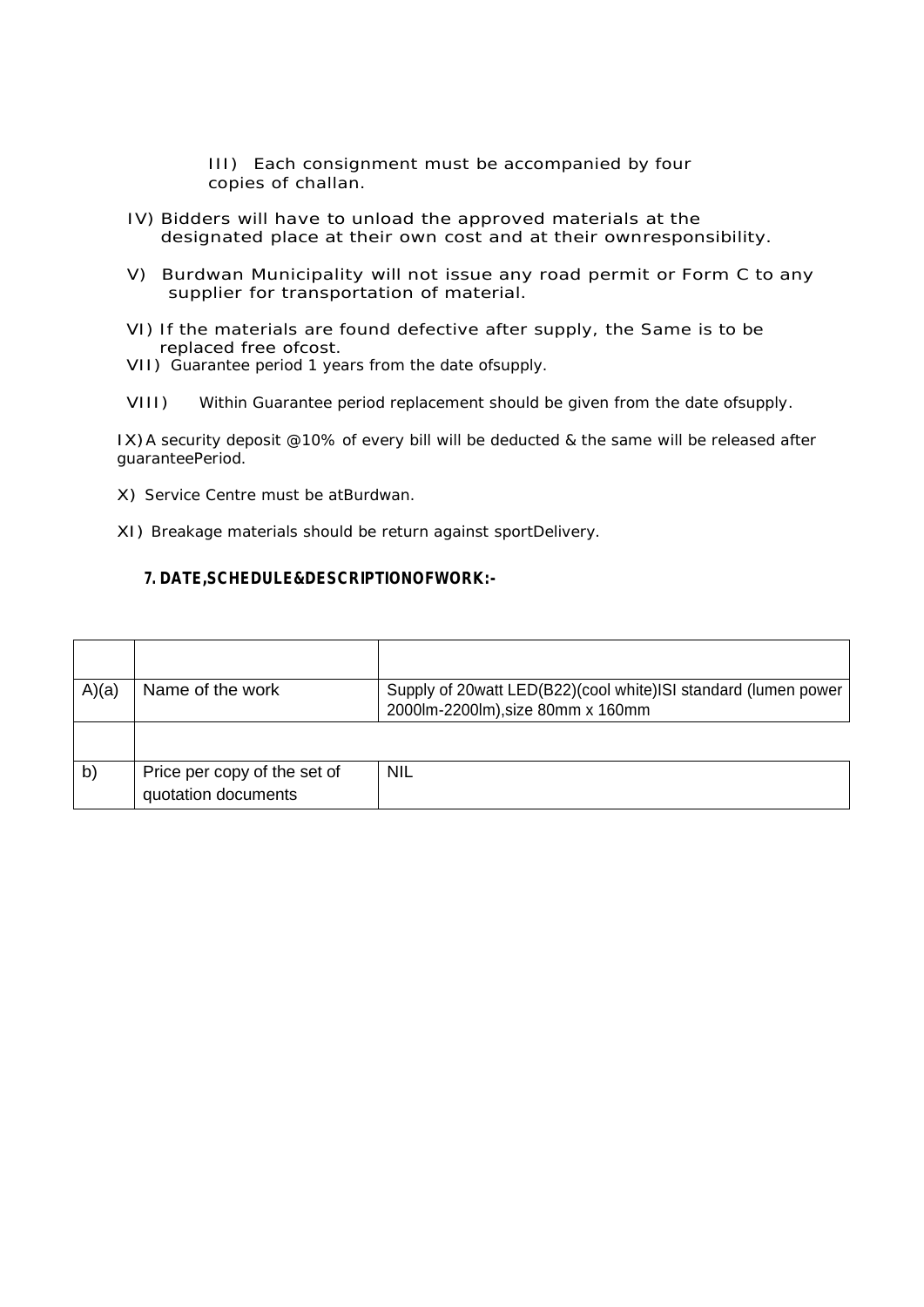| c)           | Documents<br>require<br>be<br>to<br>submitted<br>along<br>with<br>the<br><b>Technical Bid</b>                                                                                                                                                       | ValidPANNo., GST/SalesTax&ProfessionalTaxReceipt&Inc<br>$\mathbf{i}$<br>ome TaxReturn.                                |
|--------------|-----------------------------------------------------------------------------------------------------------------------------------------------------------------------------------------------------------------------------------------------------|-----------------------------------------------------------------------------------------------------------------------|
|              |                                                                                                                                                                                                                                                     | Organizational Structure, Annual Report and audited<br>$\rm ii)$<br>BalanceSheetoflastyear.                           |
|              |                                                                                                                                                                                                                                                     | Previousexperienceofsupplyof20watt LED(B22)(cool white)ISI<br>standard (lumen power 2000lm-2200lm), size 80mm x 160mm |
| $\mathsf{d}$ | Earnest money:-                                                                                                                                                                                                                                     | 2% of the Quoted Bid price in two parts, viz.                                                                         |
|              | 1 <sup>st</sup> Part<br>initial<br>Earnest<br>As<br>an<br>Money Deposit shall<br>be<br>paid by online internet bank<br>transfer or NEFT or RTGS<br>(as per GO No. 3975-F(Y)<br>dt. 28.07.2016 of Finance<br>Deptt., Govt.<br>Of<br>West<br>Bengal). | Rs.35000asaninitialEarnestMoneyDeposit.Referinstruction<br>inthisregardasstated.                                      |
|              | 2 <sup>nd</sup> Part                                                                                                                                                                                                                                | Balance amount of Earnest Money (if any) shall have to be<br>deposited after acceptance of Bid Proposal.              |
| e)<br>$B -$  | Time of completion of work<br>Date and Time Schedule as<br>follows:                                                                                                                                                                                 | One year from the date of agreement                                                                                   |
| i)           | Date of uploading of e-<br>NIQ,<br>and<br>Quotation<br><b>Documents</b><br>online<br>(Publishing Date)                                                                                                                                              | 09.11.2021 at 16:30 Hrs                                                                                               |
| ii)          | Document downloaded / sale<br>start date (on line)                                                                                                                                                                                                  | 09.11.2021at 17:00 Hrs                                                                                                |
| iii)         | Quotation submission start<br>date (on line)                                                                                                                                                                                                        | 09.11.2021 at 17:30 Hrs                                                                                               |
| iv)          | Quotation submission closing<br>date (on line)                                                                                                                                                                                                      | 26.11.2021at 18:00 Hrs                                                                                                |
| V)           | Quotation opening datefor<br>Technical proposals (on line)                                                                                                                                                                                          | 29.11.2021at 10:00 Hrs                                                                                                |
| vi)          | Date of uploading list                                                                                                                                                                                                                              | To be notified later on.                                                                                              |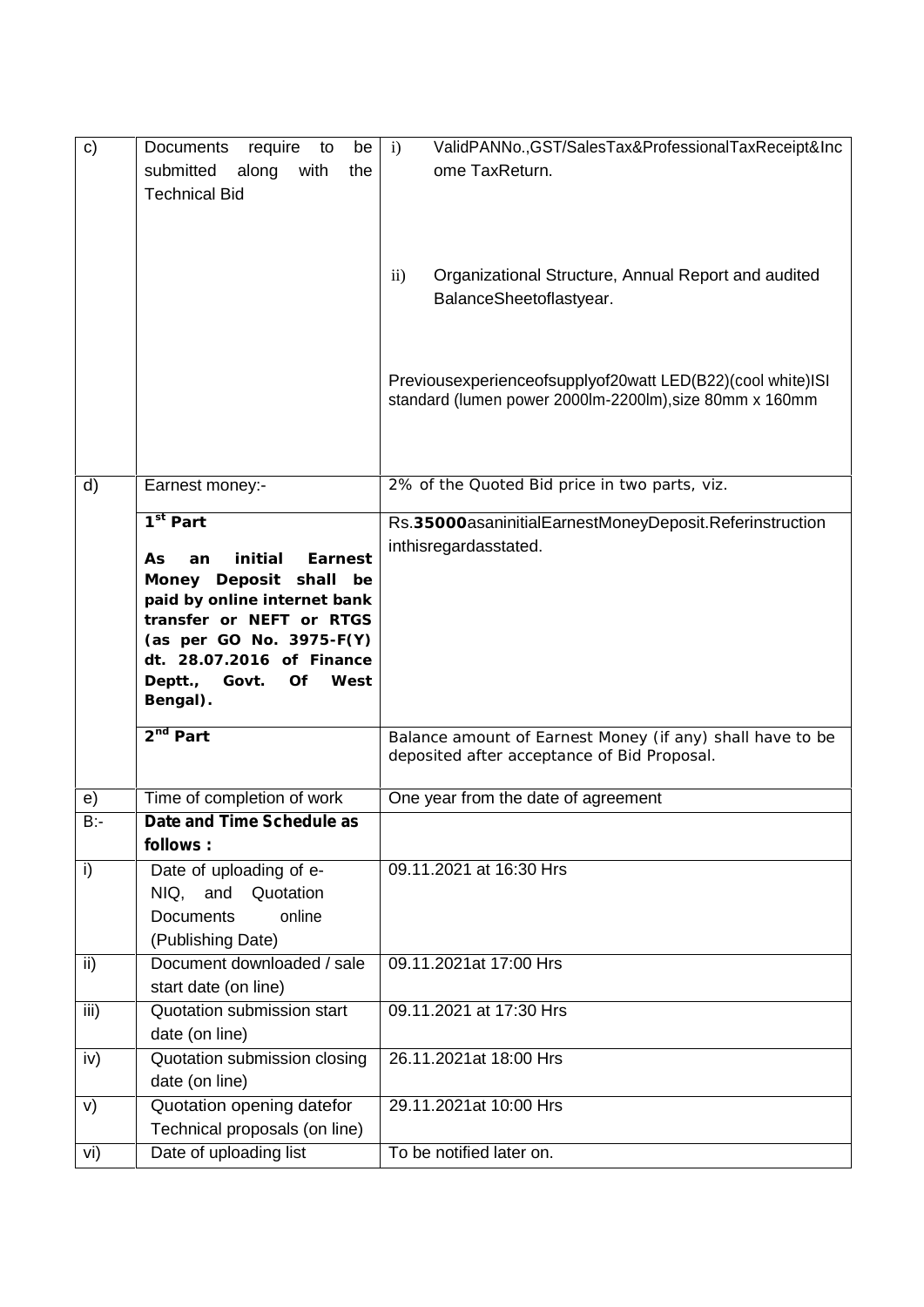|       | Technically<br>Qualified       |                          |                |               |
|-------|--------------------------------|--------------------------|----------------|---------------|
|       | Quotationers (on line)         |                          |                |               |
| vii)  | Date and place for opening of  | To be notified later on. |                |               |
|       | Financial proposals (on line)  |                          |                |               |
| viii) | Supply order issuing authority | Chairperson,             | <b>Burdwan</b> | Municipality, |
|       |                                | Burdwan.                 |                |               |
| ix)   | Authority who will receive the | Chairperson,             | <b>Burdwan</b> | Municipality, |
|       | material and make payment of   | Burdwan.                 |                |               |
|       | supplied material.             |                          |                |               |

# **NOTE: 1.IncaseofBundh/strike/holidayetc.fallsonthescheduledatesasmentioned above,the same willbetreatednextworkingdayofthefixeddatesandtimeasscheduled aboveonly forSl.No.B)v)toviii)ofTable-1.**

**2. Scrutiny of technical proposal and recommendation thereafter and processing of ComparativeStatementforacceptanceetc.willbemadebyMunicipalEngineering Directorate, Govt. of West Bengal under the Dept. Of Municipal affairs. Comparative Statementmaybeforwardedtotheappropriateauthoritydependingonthevalueof the workasapplicableasperexistingnormsandguidelinesunderMunicipal affairs.**

#### **8. Submission of Quotations:**

#### 8.1 General process of submission

Quotations are to be submitted online through the website, in two folders, at a time for each work, one is for Technical Proposal andthe other is Financial Proposal, before the prescribed date and time mentionedinTable-1.UsingtheDigitalSignatureCertificate(DSC),the documentsaretobeuploadedvirusscannedanddigitallysigned.The documentswillgetencrypted(transformedintonon-readableformats).

## **a. StatutoryTechnicalfoldercontaining,**

- i) Application in letter headed pad duly signed in. Letter head should contain full address,telephoneno.mobileno.&FAX,e-mail.
- ii) Receipt of Online transfer of Earnest Money (Scannedcopy).
- iii) Notice Invitinge-Quotation.
- iv) BOQ/PriceSchedule

#### **Note**:

i. Onlydownloadedcopiesofthedocumentsaretobeuploaded,virusscannedand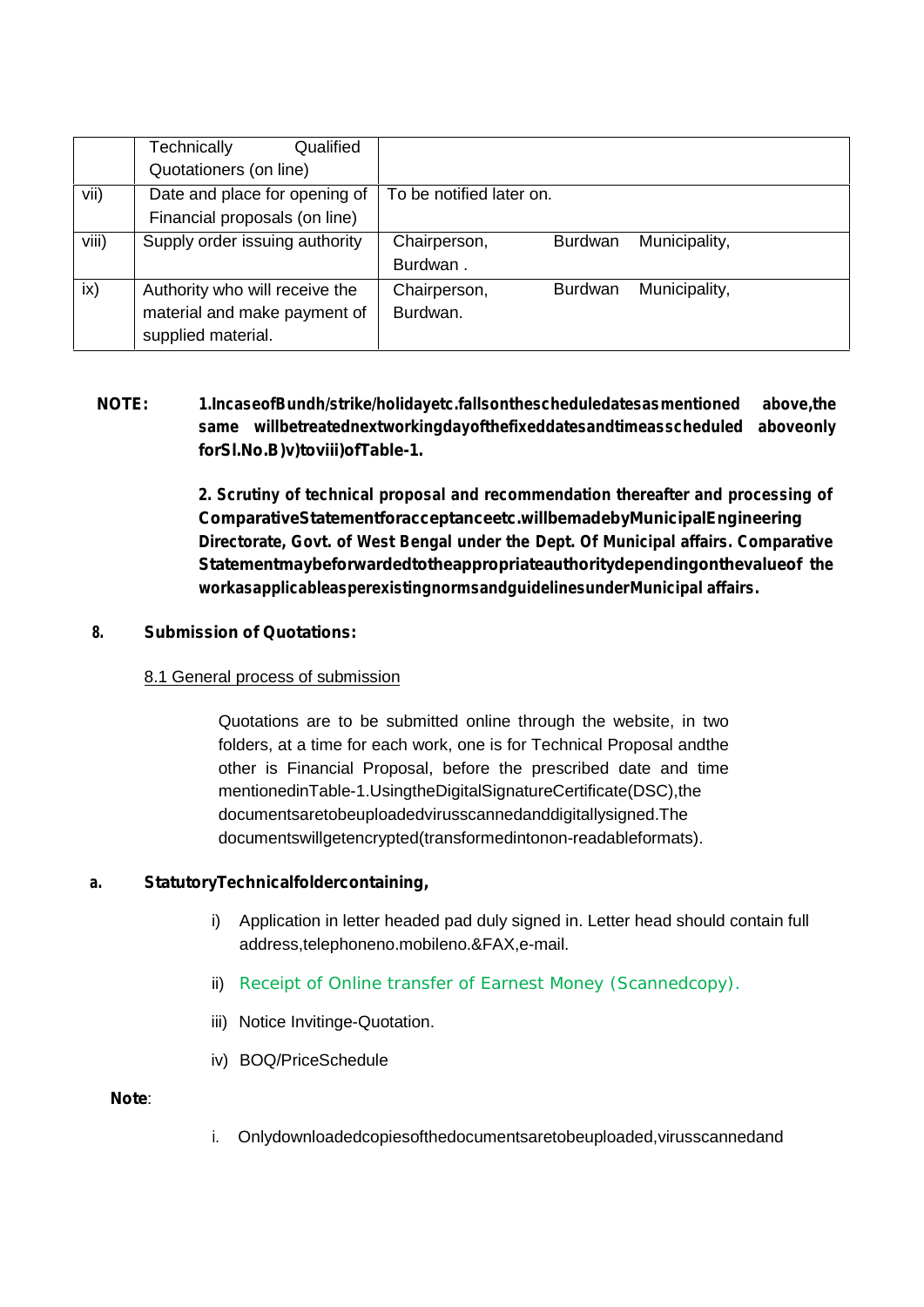digitally signed by the contractor.

- ii. IfanycontractorisexemptedfrompaymentofEMD,copyofrelevantGovernment Orderneedstobefurnished.
- iii. Tenderswillbesummarilyrejectedifanyiteminthestatutorycoverismissing.
- iv. Necessarydeductioni.e.GST,S.T.I.T.CESSetc.willbemadeasperrelevantGovt. order.

### **b. Non-StatutoryTechnicalcovercontaining,**

- **i.** UptodateProfessionalTax(PT)Clearancereceipts,ITPANCard&IncomeTaxReturn receipts valid up to the date of opening of the tenders. Valid application for such clearance addressed to the competent authority may also be considered, if necessary.
- **ii.** UptodateGSTRegistrationCertificateanduptodateandvalidReturnCertificateof thelastquarterofthecurrentfinancialyear.
- **iv.** OrganizationalStructure,AnnualReportandaudited.
- **v.** BalanceSheetoflastyear.
- **vi.** PreviousExperienceCertificate.

## **THEABOVESTATEDNON-STATUTORYTECHNICALDOCUMENTSSHOULDBEARRANGEDIN THE FOLLOWINGMANNER**

Clickthecheckboxesbesidethenecessarydocumentsinthe―MyDocumentslistandthen clickthetab―SubmitNon-StatutoryDocumentstosendtheselecteddocumentstoNon- Statutoryfolder.Next,clickthetab ClicktoEncryptanduploadandthenclickthe Technical Folder to upload the Technical Documents.

| SI. | Category            | Sub Category              | Details                                   |
|-----|---------------------|---------------------------|-------------------------------------------|
|     | Name                | Description               |                                           |
| А.  | <b>CERTIFICATES</b> | <b>CERTIFICATES</b>       | <b>GST RegistrationCertificate</b>        |
|     |                     | (ALL                      | PANCard                                   |
|     |                     | <b>CERTIFICATE SHOULD</b> | P Tax(CHALLN)<br>3.                       |
|     |                     | BE UP TO DATE)            | IncomeTaxReturnreceipts<br>4.             |
|     |                     |                           | Pre-QualificationApplication(FormI)<br>5. |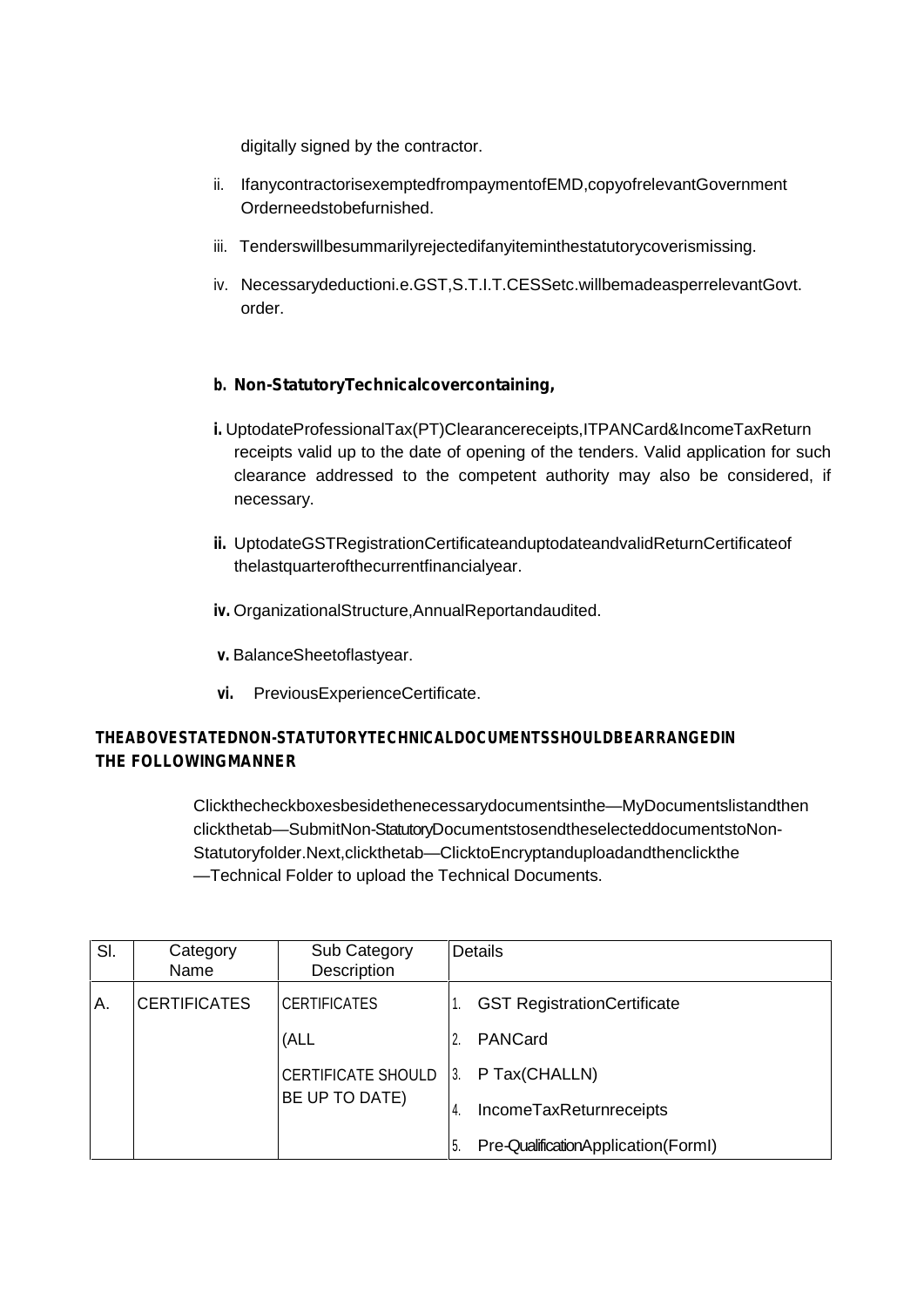| B. | <b>COMPANY</b>    | <b>COMPANY DETAILS 11.</b> | ProprietorshipFirm(TradeLicense)                                                                                                                             |
|----|-------------------|----------------------------|--------------------------------------------------------------------------------------------------------------------------------------------------------------|
|    | <b>DETAILS</b>    |                            | Partnership<br>(Partnership)<br>Firm<br>Deed,<br>TradeLicense)                                                                                               |
|    |                   |                            | (Registration<br>LTD.<br>Company<br>3.<br>Certificate, TradeLicense)                                                                                         |
|    |                   |                            | Co-Operative<br>Society<br>(Society<br>4.<br>Certificate) Byelaws, up<br>Registration<br>to<br>dateAuditedBalanceSheet.<br>PowerofAttorney(Registered)<br>5. |
| C. | <b>CREDENTIAL</b> | Credential                 | 1. Completion Certificate for Similar Nature of<br>Work Done.                                                                                                |

# **NOTE:FAILUREOFSUBMISSIONOFANYONEOFTHEABOVE-MENTIONEDDOCUMENTSWILLRENDER THEQUOTATIONLIABLETOREJECT**.

#### **9. FinancialProposal**

i) Financialproposalshouldcontainthefollowingdocumentsinonefolderi.e.Billofquantities-(BOQ)the Quotationeristoquotetherate(forindividualitemseparately)online.

ii) Onlydownloadedcopiesoftheabovedocumentsaretobeuploadedvirusscanned&digitallysignedby thecontractor.

#### **10. Penaltyforsuppression/distortionoffacts:**

IfanyQuotationerfailstoproducetheoriginalhardcopiesofthedocumentsuploadedoranyotherdocumentson demand of the Tender Inviting Authority within a specified time frame or if any deviation is detected in the hard copies from the uploaded soft copies or if there is any suppression, the Quotationer will be suspended from participating in the tenders on e-Tender platform for a period of 3 (Three) years. In addition, his user ID will be deactivatedandEarnestMoneyDepositwillstandforfeited.Besides,TheChairperson,BurdwanMunicipalitymay takeappropriatelegalactionagainstsuchdefaultingQuotationer.Theauthoritymayasktoshowhardcopiesofall certificates, company details, partnership deeds etc. etc. as uploaded by the Quotationer and allied papers in connection with this tender as and when necessary for verification purpose as per convenience of the authority duringprocessingofthistender.

#### **11. Rejection ofTender**

Theemployer(Tenderacceptingauthority)receivestherighttoacceptorrejectanyQuotation andtocancelthequotationprocessandrejectallquotationsatanytimepriortotheawardofcontract withouttherebyincurringanyliabilitytotheaffectedQuotationeroranyobligationtoinformtheaffected Quotationerofthegroundforemployer's(Tenderacceptingauthority)action.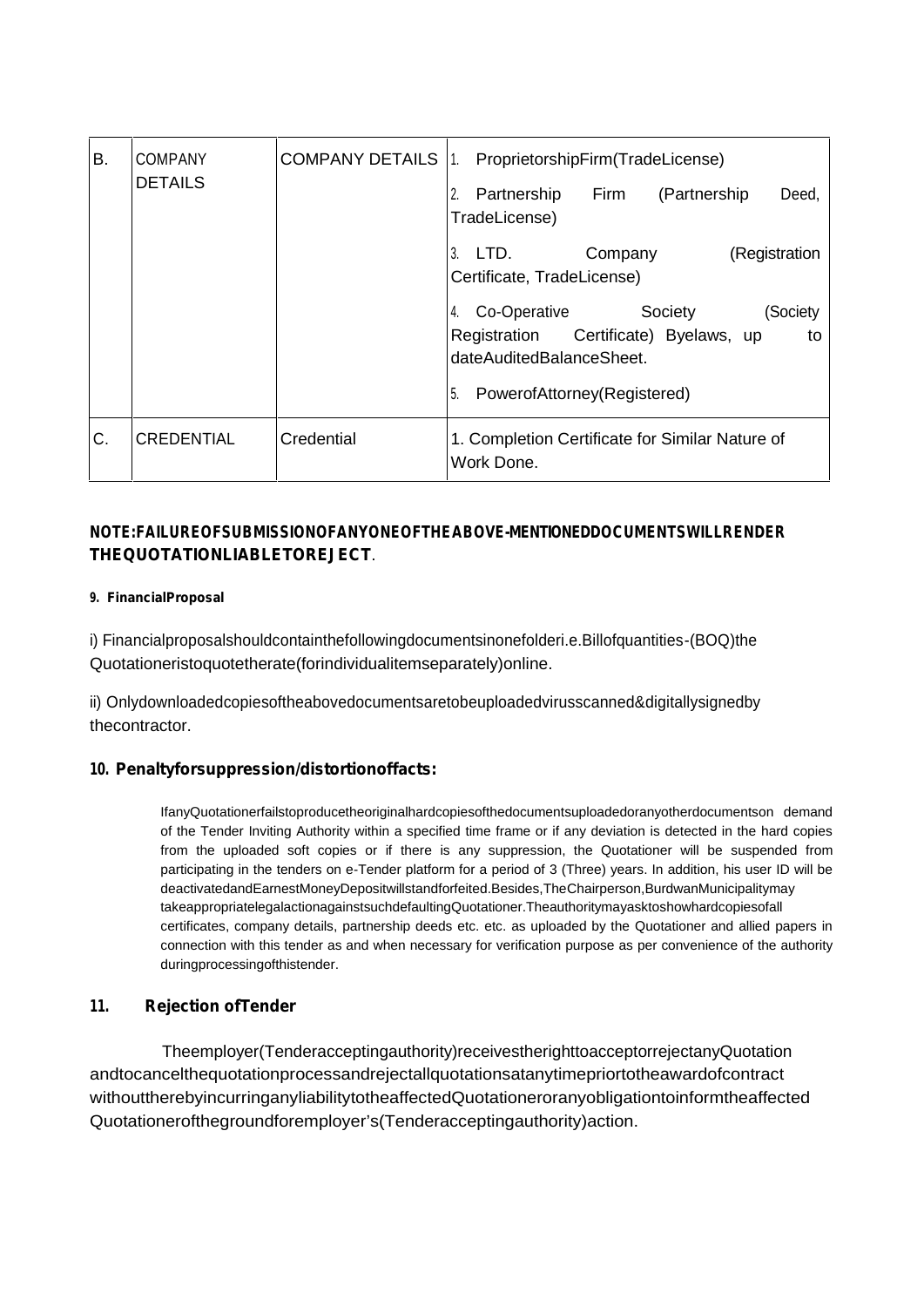# *ANNEXUTRE-I*

# *QUESTIONNAIRE TO BE FILLED IN AND SUBMITTED WITH THE QUOTATION QUESTIONNAIRE IN GENERAL*

Quotationershallfillinthequestionnaireanduploadcopyofhisoffer.Thisinformationisrequiredin thisformtofacilitateQuotationprocessingeventhoughitmayduplicatetheinformationpresented elsewhereinthisoffer.ThisdatashallformapartofthecontractwiththesuccessfulQuotationer.

The questionnaire does not supersede instructions in the Quotation documents relating to the descriptionandotherinformationtobesubmittedwiththeofferforacompleteunderstandingofthe itemsoffer.

| 1.0 | General                                          |  |
|-----|--------------------------------------------------|--|
| 1.1 | Quotationers name and address (Telephone         |  |
|     | no., fax no., e-mail address)                    |  |
| 1.2 | Quotation no. and date                           |  |
| 1.3 | Name of contact person                           |  |
| 1.4 | Previous experience and present workload         |  |
| 1.5 | Time schedule of completion of supply work       |  |
| 1.6 | Quotationer'sorganizationchart(tobe              |  |
|     | enclosedbytheQuotationer)                        |  |
| 1.7 | Details of branchands ite offices, divisionset c |  |
| 1.8 | Annual turnover Rs.                              |  |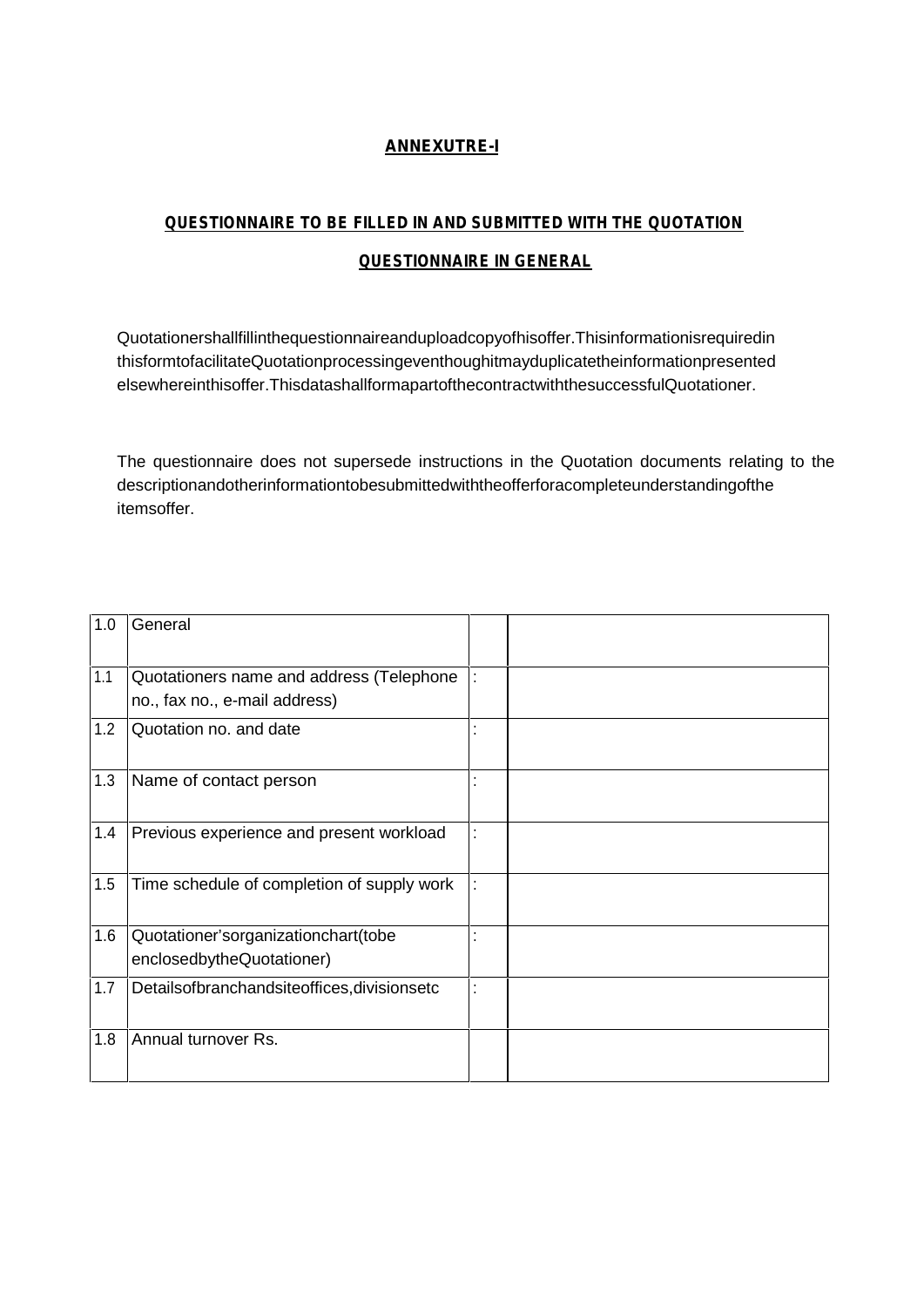# *ANNEX II*

# *UESTIONNAIRE TO BE FILLED IN AND SUBMITTED WITH THE QUOTATION*

| 20watt LED(B22)(cool<br>white)ISI standard (lumen |
|---------------------------------------------------|
|                                                   |
|                                                   |
| power 2000lm-2200lm), size                        |
| 80mm x 160mm                                      |
|                                                   |
|                                                   |
|                                                   |
|                                                   |
|                                                   |

The following supporting documents should be enclosed:

- 1. AnnualReport
- 2. Audited BalanceSheet
- 3. Auditor'scertificateindicatingAverageAnnualTurnover

Notes:

- 1. CertificatefromanyauthorityotherthantheAuditorshallnotbeaccepted
- 2. Allsupportingdocumentssubmittedshallbeeitherinoriginalorauthenticated.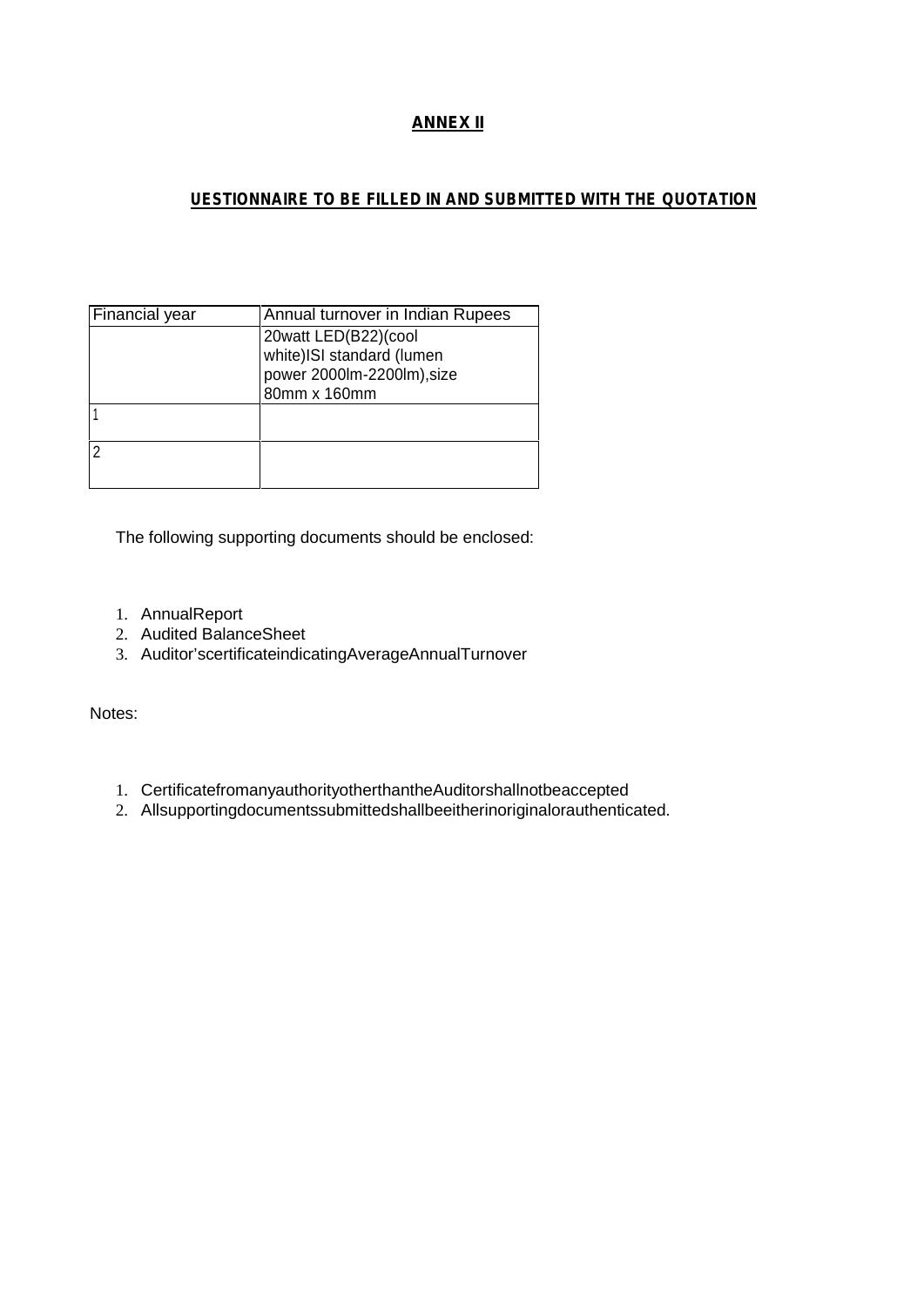#### ANNEXTURE- III

#### DECLARATIONBYTHEQUOTATIONER–I

(Affidavit to be affirmed on a non Judicial Stamp paper of Rs. 10/- and enclosed with the Quotation DocumentswhichisrequiredtobementionedintheforwardedletteroftheQuotationerasrequiredto besubmitted)

To The Chairperson Burdwan Municipality,

**.**

SUPPLY 20watt LED(B22)(cool white)ISI standard (lumen power 2000lm-2200lm),size 80mm x 160mm

Dear Sir,

1. That I am the ………………………………. of ……………………….. (designation) (Name of Quotationer) and duly authorized by a competent to affirm this affidavit on behalf of the said Quotationer.

2. thatIamfullyawareofthesitesofsupplythesiteofworkcoveredunderNIQNo……………………………….and havemademyselffullyacquaintedwiththelocalconditionsinoraroundthesiteofwork,Ihavealsocarefully gonethroughtheNoticeInvitingQuotationandQuotationDocumentsmentionedtherein.Quotationofthe abovenamedquotationerisofferedupondueconsiderationofallfactorsandifthesameisaccepted,I,on behalfoftheaforesaidquotationerbeingdulyauthorizedpromisetoabidebyallthecovenants,conditions andstipulationsofthecontractdocumentsandtocarryout&completethesupplyworktothesatisfactionof theEngineer-in-Chargeoftheworkandabidebyhisinstructionsasmaybegivenbyhimfromtimetotimein thatbehalf.Ialsoundertaketoabidebytheprovisionsoflawincludingtheprovisionsofcontractlabour (Regulation&Abolition)Act,1970,ApprenticeAct,1961,westBengalSalesTaxAct,IncomeTaxActaswould beapplicabletotheQuotationeruponenteringintoformalcontractwithMunicipalAuthority. 3. ThatIdeclarethatnorelevantinformationasrequiredtobefurnishedbythequotationerhasbeen suppressedintheQuotationdocuments.

4.Thatthestatementmadeinparagraphno.1to3istruetomyknowledge.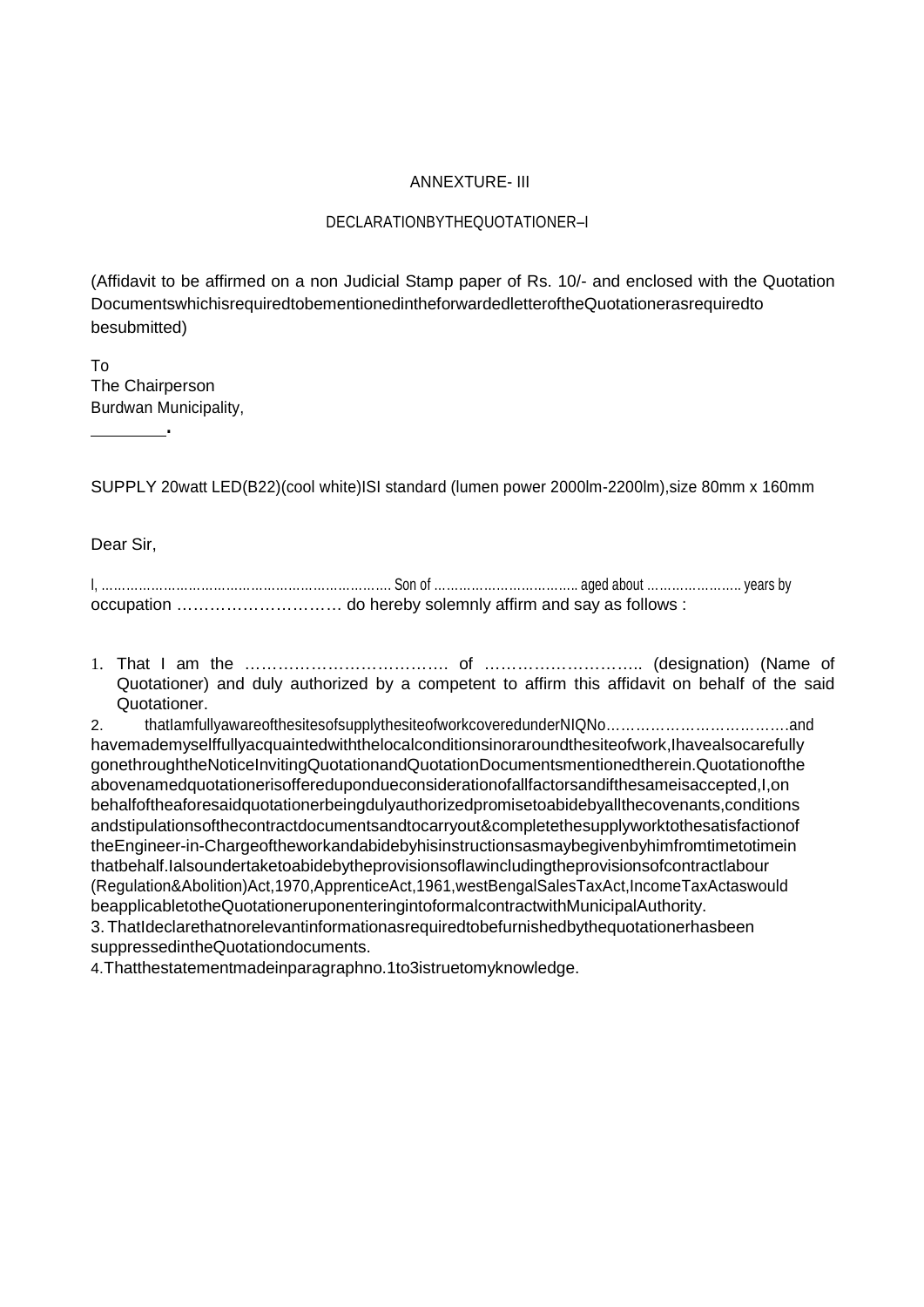#### ANNEXURE-IV

#### DECLARATION BY THE QUOTIONER – II

To The Chairperson, Burdwan Municipality

*SUPPLYOF*20watt LED(B22)(cool white)ISI standard (lumen power 2000lm-2200lm),size 80mm x 160mm*FORSTREETLIGHT MAINTANENCEWORKINDERBURDWANMUNICIPALITYMOFSCHEME* Dear Sir,

WeofferourQuotationfortheaboveproject,inthecapacityofthequotationerfortheprojectwedeclare thatweareinterestedinearnestlyaccomplishingtheproject,shouldyouselectusforthispurpose.

If selected, we understand that it is on the basis of the organizational, technical, financial capabilities and experience of us as specified in the Quotation document. We understand that the basis of our qualification proposal,andthatanycircumstanceaffectingoutcontinuedeligibilityundertheQualificationProposal,orany circumstancewhichwouldleadorhaveleadtoourdisqualificationundertheQualificationProposal,shallresultin our disqualification under thisprocess.

We understand that you are not bound to accept any or all proposal(s) you received.

We declare that we have neither entered into nor are party to (whether by conduct or by acquiescence) any Restrictivetradepracticeorsub-contractingarrangementorcollectivearrangementwithanyotherpersonorentity including the other quotationer for the Project, in connection with the preparation and / or submission of the proposal for theProject.

Weundertakethat,incompetingfor(and,ifweareselected,insupplying)theProjectAgreements,wewillstrictly observethelawsagainstfraudandcorruptioninforceinIndianamely"PreventionofCorruptionAct1988".

Wedeclarethatwehavedisclosedallmaterialinformation,factsandcircumstancestoyou,whichwouldbe relevanttoandhaveabearingontheevaluationofourproposalandselection.

Wedeclarethatintheeventthatyoudiscoveranythingcontrarytoourabovedeclarations,itisempoweredto forthwithdisqualifyusandourproposalfromfurtherparticipationintheprocess.

Yours faithfully,

#### *Authorized Signature*

Name & Title of Signatory

| <b>NameofQuotationer</b> |   |
|--------------------------|---|
| Address                  | ٠ |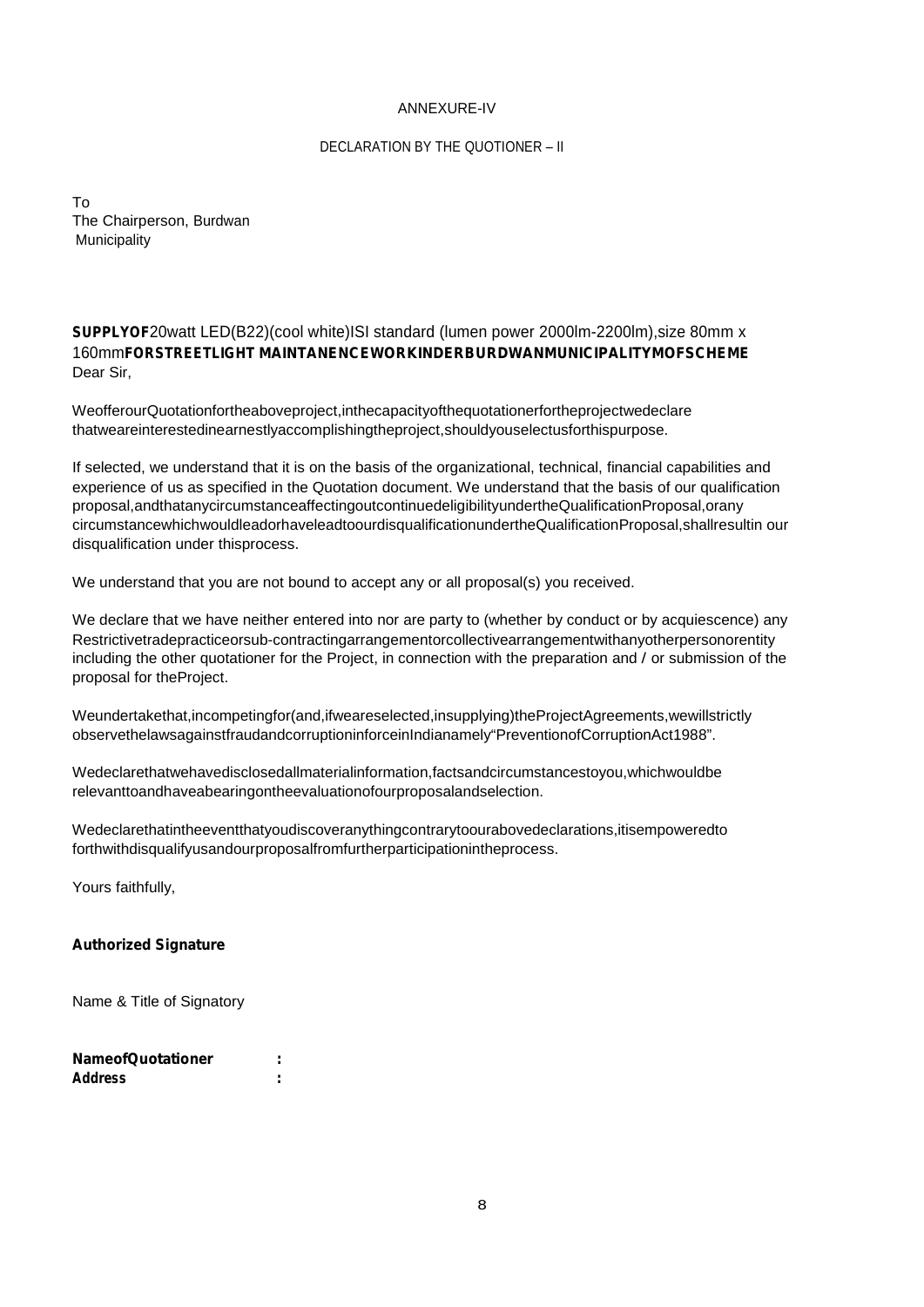# PRE-QUALIFICATION APPLICATION

| To<br>The Chairperson,      |                                                                                                                                                                                                                                                                                           |  |
|-----------------------------|-------------------------------------------------------------------------------------------------------------------------------------------------------------------------------------------------------------------------------------------------------------------------------------------|--|
|                             | <b>Burdwan Municipality</b>                                                                                                                                                                                                                                                               |  |
| 101 G.T Road,<br>Burdwan    |                                                                                                                                                                                                                                                                                           |  |
| Ref<br>$\ddot{\phantom{a}}$ | Quotationfor and a series of the control of the control of the control of the control of the control of the control of the control of the control of the control of the control of the control of the control of the control o                                                            |  |
|                             |                                                                                                                                                                                                                                                                                           |  |
|                             |                                                                                                                                                                                                                                                                                           |  |
|                             | Municipality.                                                                                                                                                                                                                                                                             |  |
| Dear Sir,                   |                                                                                                                                                                                                                                                                                           |  |
|                             | Having examined the Statutory, Non-statutory & N.I.T. documents, I /we hereby                                                                                                                                                                                                             |  |
|                             | submit all the necessary information and relevant documents for evaluation.                                                                                                                                                                                                               |  |
|                             | The application is made by me / us on behalfof__________________________________                                                                                                                                                                                                          |  |
|                             |                                                                                                                                                                                                                                                                                           |  |
|                             | duly authorized to submit theorder.                                                                                                                                                                                                                                                       |  |
|                             | The necessary evidence admissible by law inrespect of authority assigned to us on<br>behalf of the group of firms for Application and for completion of the contract<br>documents is attachedherewith.<br>We are interested in bidding for the work(s) given in Enclosure to this letter. |  |
| We understand that:         | 1) Quotation Inviting & Accepting Authority can amend the scope & value of the                                                                                                                                                                                                            |  |
|                             | contract bid under this project.                                                                                                                                                                                                                                                          |  |
|                             | 2) Quotation Inviting & Accepting Authority reserves the right to reject any<br>application without assigning anyreason.                                                                                                                                                                  |  |
|                             | Enclosure(s): e-Filling:-                                                                                                                                                                                                                                                                 |  |
| 1)                          | StatutoryDocuments.                                                                                                                                                                                                                                                                       |  |
| 2)                          | Non Statutory Documents.                                                                                                                                                                                                                                                                  |  |
|                             | Date: the contract of the contract of the contract of the contract of the contract of the contract of the contract of the contract of the contract of the contract of the contract of the contract of the contract of the cont                                                            |  |
|                             |                                                                                                                                                                                                                                                                                           |  |